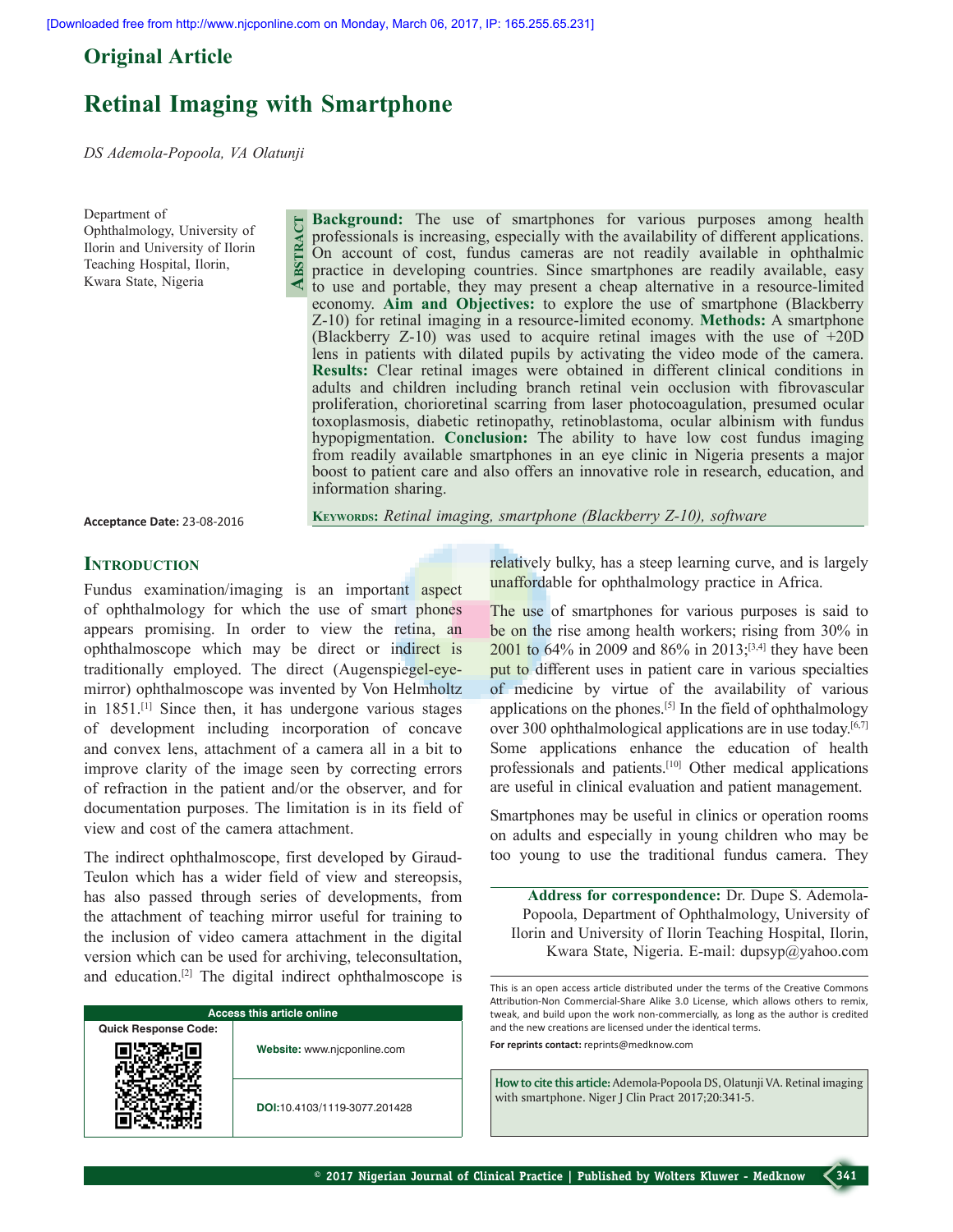are also applicable for mass screening as in eye camps/ outreaches[9] and in imperfect examination situations like in the accident and emergency room where fundus camera and indirect ophthalmoscope may not be readily available due to cost and portability.

Sometimes when these equipment are even available, using them may also not be feasible due to poor supply of electricity in an underdeveloped economy. The fundus camera costs about 10,000 US dollars while a smartphone and the 20D lens go for about 500 US dollars. Since phones are readily available, inexpensive, easy to use, portable and always accessible, their advanced technology of capturing fundus images seems a good alternative.

Of particular advantage is the ability of Smartphones to acquire and store the images, and with data connectivity, enables sharing of images for consultation. Thus, teleophthalmology, which is the use of electronic communication and information technology to provide diverse groups of activities related to eye care, is made more convenient. With this, location and time no longer constitute constraints to eye care. Direct ophthalmoscopy $[10]$  and fluorescein angiography $[11]$  using smart phones have also been previously described.

Most studies have described the use of iPhone or Samsung phones with additional apps/software such as the Filmic pro to obtain retinal images.<sup>[12,13]</sup> Oluleye, in Nigeria also compared the iPhone with the Android phone Techno phantom, he found that even though both obtained clear retinal images, the iPhone was of a superior quality.<sup>[13]</sup>

The aim of this study is to explore the use of smartphone (Blackberry Z-10) for retinal imaging in a resourcelimited economy.

## **Materials and Methods**

This study was carried out between May and June 2015 at the eye clinic of the University of Ilorin Teaching Hospital. Twelve consecutive consenting patients of the clinic were recruited for the study. Ethical clearance was obtained from the hospital ethical review committee and informed consent was also taken from patients or their care givers. Blackberry Z-10 (manufactured by Blackberry Limited) was used with a noncontact lens (+20D) by Volk to obtain indirect images from fundus of patients after dilating the pupils using phenylephrine (2.5% for children and 10% for adults) and 1% tropicamide eye drops. Children were wrapped with white linen bedsheet and lid speculum was used to keep children's eyes opened after instillation of topical anaesthetic eye drops.

With the patient in the supine position, the video mode of the phone camera was activated and the flashlight which is usually in continuous mode was turned on and directed through the 20D lens to the pupil to provide illumination for the retina. The phone was held by the examiner in one hand and the +20D lens in the other hand. The smartphone was held over the palm of the right hand with the screen facing up while the thumb of the same right hand was used to operate the camera icon to turn on/off the video; no assistance was required for this.

The approximate distances between the patient's eye and the 20D lens was 9 cm, and 14.5 mm between the 20D lens and the blackberry Z-10 phone, making 23.5cm between the eye and the smart phone. The patients' eyes, the +20D lens, and the camera flashlight were all maintained in the same axis just like when using the binocular indirect ophthalmoscope. The 20D lens is moved appropriately until the fundus image fills the 20D lens completely, this is an important step to ensure clarity of the image. Fine adjustment and tilting of the lens was done as the examination continues in order to avoid light reflection, get a clear image of the fundus centered on the phone. No additional software was downloaded into the phone for the video or still image capture, the only software used was that which was basic to the phone.

Peripheral views of the fundi were captured when the eyes were directed to look in different directions of gaze. Still images of interesting fundus areas were captured on the phone as the video recordings were on-going this was used for patient education in this format. They were however transferred to a laptop for further editing (cropping) with the window media player by playing the video and when a frame was judged clear, the pause button was clicked and print screen of the laptop was used to copy the frame which was transferred to Microsoft word and cropped appropriately. This laptop editing was done for the purpose of archiving for sharing and publication.

#### **Results**

A total of 12 patients (including 3 children); 6 females and 6 males with age range between 15 months and 61 years with various diagnosis [Table 1] were involved in the study, which involved obtaining retinal image using the blackberry Z-10 phone. Clear retinal images were acquired from the fundi in both children and adults with clear media. Figure 1abc shows normal fundus images, Figure 2 a shows fibrous proliferation in a case of branch retinal vein occlusion, and Figure 2 b is that of peripheral laser scars.

In cases of retinoblastoma with highly reflective tumour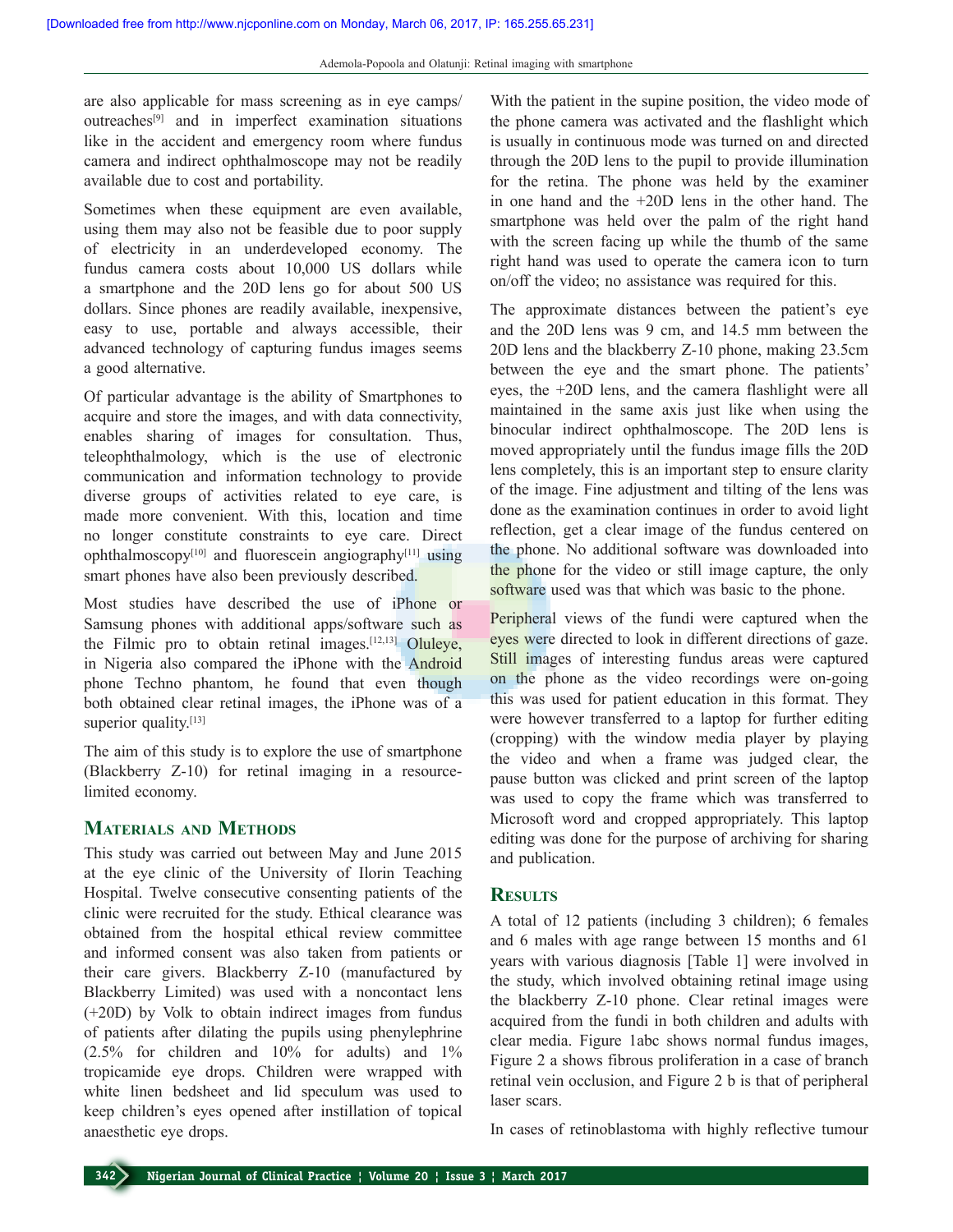Ademola-Popoola and Olatunji: Retinal imaging with smartphone











**Figure 1:** (c) Normal undus image **Figure 2:** (a) Fibrovascular tissue with straightening of vessels



Figure 2: (b) Peripheral laser scars **Figure 2:** (c) Retinoblastoma with a reflective tumor mass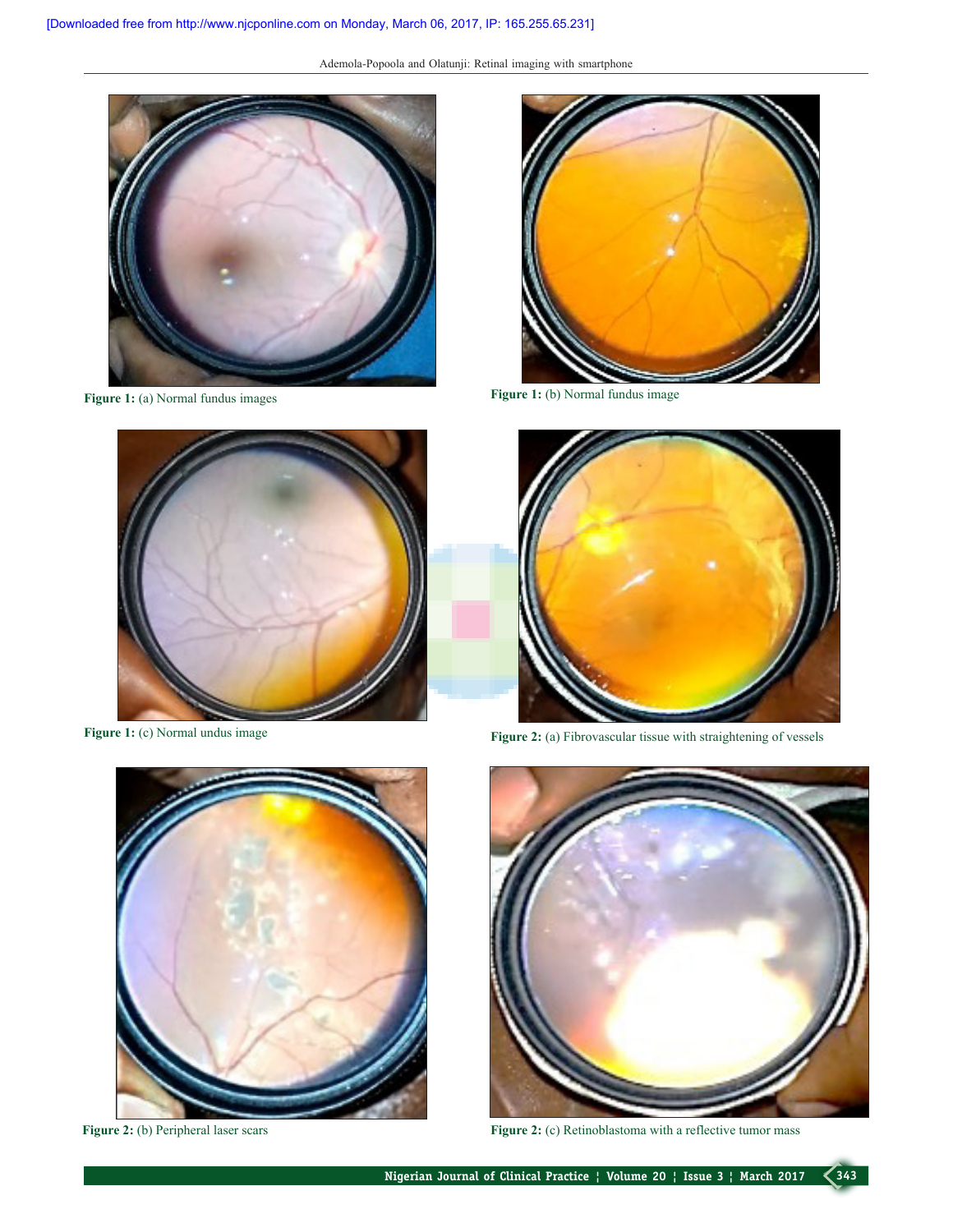Ademola-Popoola and Olatunji: Retinal imaging with smartphone



**Figure 2:** (d) Multiple vitreous seeds and mass



**Figure 3:** (a) Right hypopigmented fundus in a 15-month old with iris heterochromia

mass Figure 2c,d, the images were not as clear as with traditional fundus camera. The same phone was also used to document the retinal findings in anterior segment pathologies like in the case of a 15-month old who presented with iris heterochromia and bilateral hypopigmented retina [Figure 3 a,b].

## **Discussion**

Traditional fundus camera is not as readily available as a smartphone in most eye clinics in Nigeria on account of limited resources, this is even more challenging when retinal imaging is desirable in children and especially when parents need greater motivation in terms of being able to relate to the specific pathology in their children in



**Figure 3:** (b) Left hypopigmented fundus in a 15-month old with iris heterochromia

| <b>Table 1: Diagnosis of retinal imaging from Blackberry</b><br><b>Z-10 phone smartphone</b> |          |            |                                                                    |
|----------------------------------------------------------------------------------------------|----------|------------|--------------------------------------------------------------------|
|                                                                                              | Age      | <b>Sex</b> | <b>Diagnosis</b>                                                   |
| $\mathbf{1}$ .                                                                               | 32 yrs   | Male       | Normal fundus                                                      |
| 2.                                                                                           | $61$ yrs | Male       | Branch retinal vein occlusion with fibro<br>vascular proliferation |
| 3.                                                                                           | 45 yrs   | Female     | Chorioretinal scarring from laser<br>photocoagulation              |
| $\overline{4}$                                                                               | 16 month | Female     | Retinoblastoma Group B                                             |
| 5.                                                                                           | 15 month | Male       | Ocular albinism with fundus<br>hypopigmentation                    |
| 6.                                                                                           | 18 month | Male       | Retinoblastoma Group C                                             |
| 7.                                                                                           | 56 yrs   | Male       | Nonproliferative diabetic retinopathy                              |
| 8                                                                                            | $18$ yrs | Female     | Presumed ocular toxoplasmosis with<br>multiple chorioretinal scar  |
| 9.                                                                                           | 45 yrs   | Female     | Retinitis pigmentosa                                               |
| 10.                                                                                          | $60$ yrs | Male       | Macular hole                                                       |
| 11.                                                                                          | 59 yrs   |            | Female Central retinal vein occlusion                              |
| 12.                                                                                          | $36$ yrs | Female     | Optic atrophy                                                      |

order to follow the course of treatment. It was previously observed that use of a fundus camera is limited by patient morbidity, high equipment cost, and shortage of trained personnel.<sup>[12]</sup>

The ability to have low cost fundus imaging from readily available and popular smartphone in an eye clinic in Nigeria is a major boost to patient care. This has the capacity to enhance the training of other eye care workers, teleophthalmology, and also improve patient's understanding of the disease process. It will also facilitate treatment plans and compliance with treatment which is usually a major challenge with care process in our clinics.